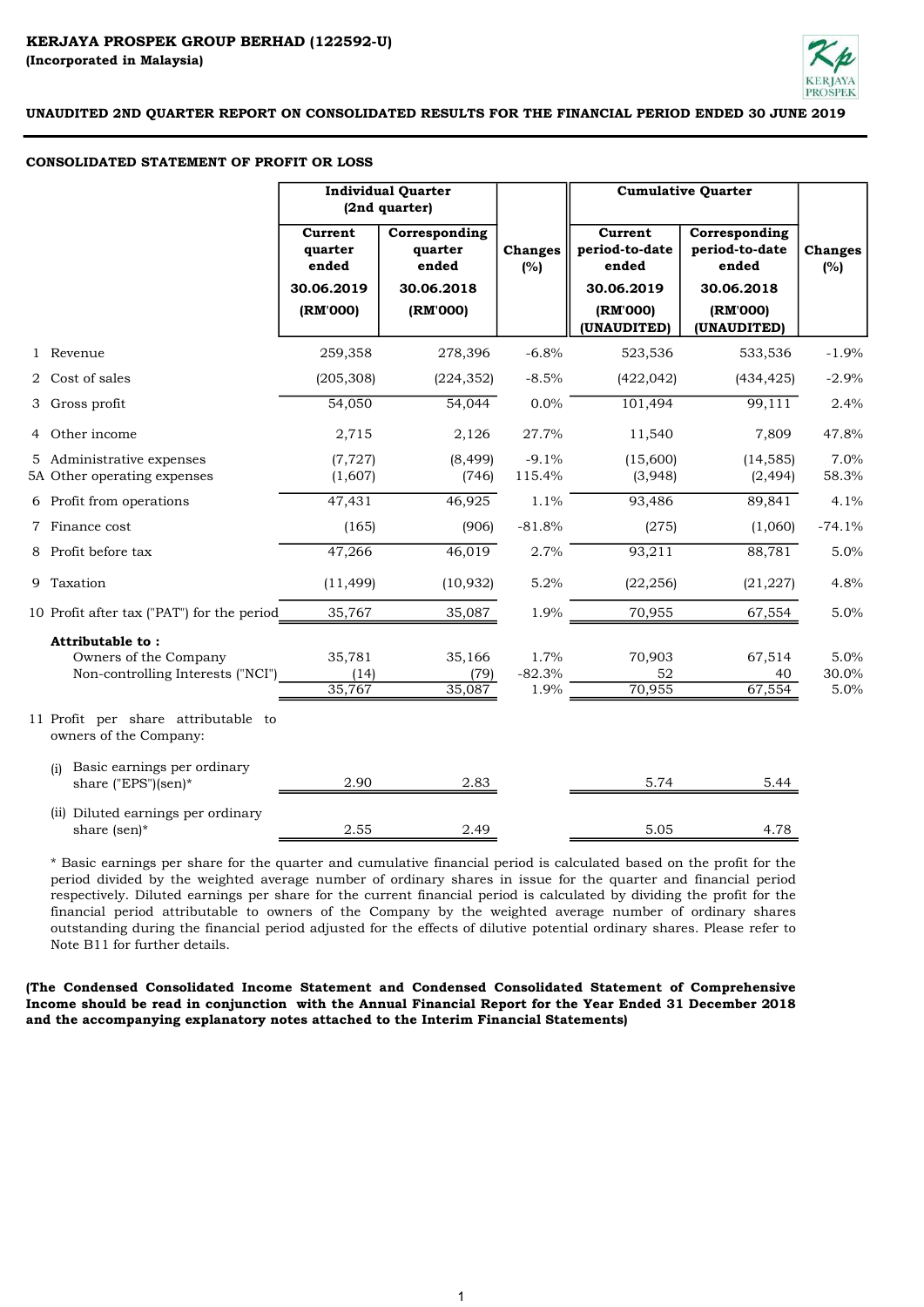

|   |                                                                            |                                                                                              | <b>Individual Quarter</b> | <b>Cumulative Quarter</b>                        |                                                        |  |  |
|---|----------------------------------------------------------------------------|----------------------------------------------------------------------------------------------|---------------------------|--------------------------------------------------|--------------------------------------------------------|--|--|
|   |                                                                            | Corresponding<br>Current<br>quarter<br>quarter<br>ended<br>ended<br>30.06.2019<br>30.06.2018 |                           | Current<br>period-to-date<br>ended<br>30.06.2019 | Corresponding<br>period-to-date<br>ended<br>30.06.2018 |  |  |
|   |                                                                            | (RM'000)                                                                                     | (RM'000)                  | (RM'000)<br>(UNAUDITED)                          | (RM'000)<br>(UNAUDITED)                                |  |  |
|   | 1 PAT for the period                                                       | 35,767                                                                                       | 35,087                    | 70,955                                           | 67,554                                                 |  |  |
| 2 | Other Comprehensive Expense:<br>- Foreign currency translation differences | 149                                                                                          | 60                        | 68                                               | (297)                                                  |  |  |
|   | 3 Total comprehensive income for the period                                | 35,916                                                                                       | 35,147                    | 71,023                                           | 67,257                                                 |  |  |
|   | Attributable to:                                                           |                                                                                              |                           |                                                  |                                                        |  |  |
|   | Owners of the Company                                                      | 35,930                                                                                       | 35,226                    | 70,971                                           | 67,217                                                 |  |  |
|   | Non-controlling Interests ("NCI")                                          | (14)                                                                                         | (79)                      | 52                                               | 40                                                     |  |  |
|   |                                                                            | 35,916                                                                                       | 35,147                    | 71,023                                           | 67,257                                                 |  |  |

## CONSOLIDATED STATEMENT OF PROFIT OR LOSS AND OTHER COMPREHENSIVE INCOME

(The Condensed Consolidated Income Statement and Condensed Consolidated Statement of Comprehensive Income should be read in conjunction with the Annual Financial Report for the Year Ended 31 December 2018 and the accompanying explanatory notes attached to the Interim Financial Statements)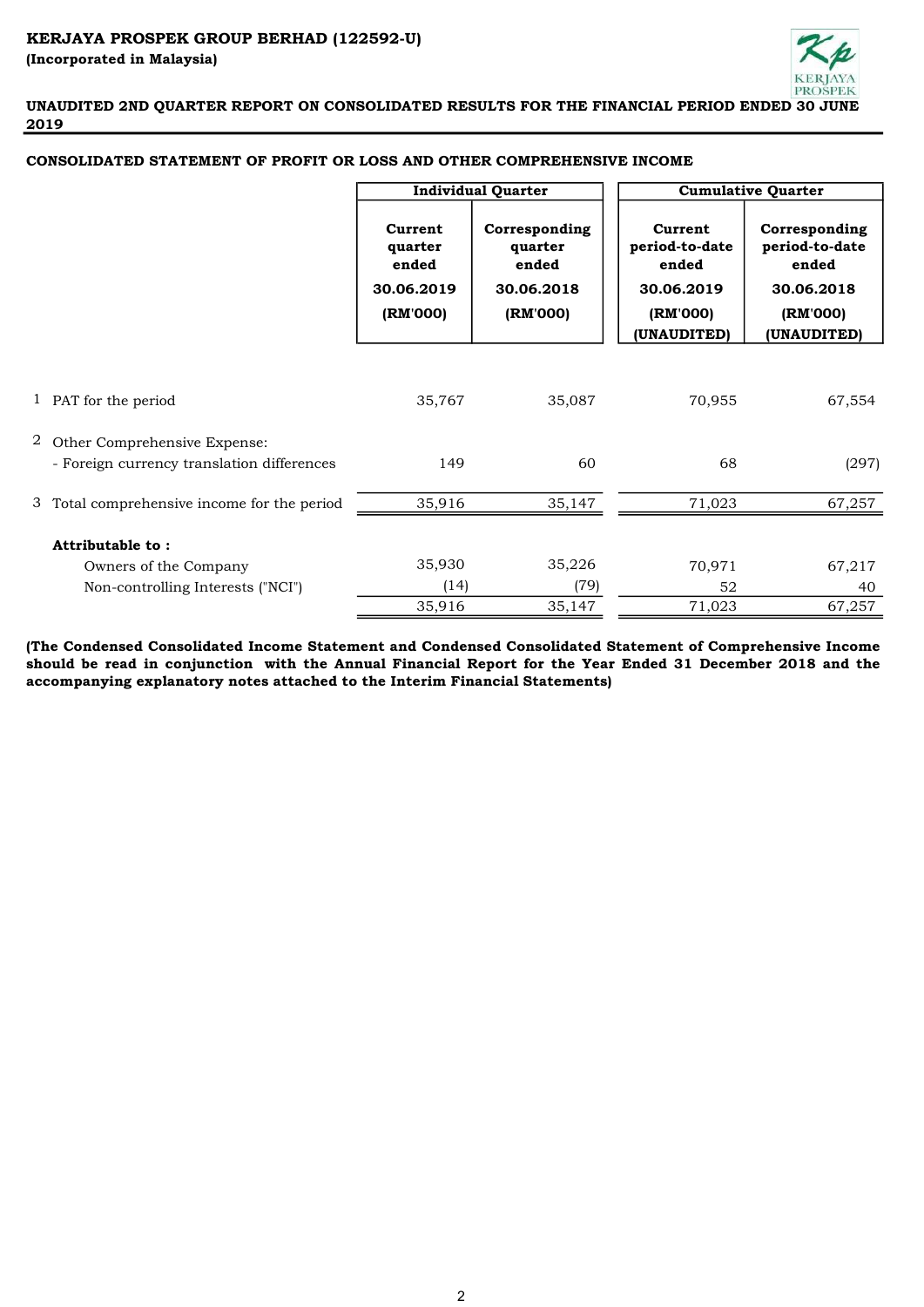

# CONSOLIDATED STATEMENT OF FINANCIAL POSITION

|                                                                       | As at<br>30.06.2019<br>(RM'000)<br>(UNAUDITED) | As at<br>31.12.2018<br>(RM'000)<br>(AUDITED) |
|-----------------------------------------------------------------------|------------------------------------------------|----------------------------------------------|
| <b>ASSETS</b>                                                         |                                                |                                              |
| <b>Non-Current Assets</b>                                             |                                                |                                              |
| Property, Plant and Equipment                                         | 163,121                                        | 160,618                                      |
| <b>Investment Properties</b>                                          | 2,126                                          | 2,593                                        |
| Other Investments                                                     | 17,000                                         | 8,201                                        |
| Intangible Assets                                                     | 353,140                                        | 353,155                                      |
| Trade Receivables                                                     | 167,757                                        | 166,278                                      |
|                                                                       | 703,144                                        | 690,845                                      |
| <b>Current Assets</b>                                                 |                                                |                                              |
| Inventories                                                           | 103, 145                                       | 104,366                                      |
| Trade and other receivables                                           | 347,108                                        | 241,792                                      |
| Contract assets - Amount due from customers for contract works        | 9,033                                          | 12,762                                       |
| Contract assets - Accrued billings in respect of property development |                                                | 26,396                                       |
| <b>Tax Recoverables</b>                                               | 2,741                                          | 1,716                                        |
| Fixed Deposits and Quoted Unit Trusts                                 | 123,110                                        | 97,062                                       |
| Cash and Bank Balances                                                | 127,963                                        | 155,573                                      |
|                                                                       | 713,100                                        | 639,667                                      |
| <b>TOTAL ASSETS</b>                                                   | 1,416,244                                      | 1,330,512                                    |

# EQUITY AND LIABILITIES

## Equity Attributable to Equity Holders of the Company

| Share Capital                    | 642,658   | 642,658 |
|----------------------------------|-----------|---------|
| Treasury Shares                  | (10,893)  | (8,056) |
| Other Reserves                   | 744       | 676     |
| Retained Profits                 | 387,718   | 341,475 |
|                                  | 1,020,227 | 976,753 |
| <b>Non-controlling Interests</b> | 2.063     | 2,002   |
| Total Equity                     | 1,022,290 | 978,755 |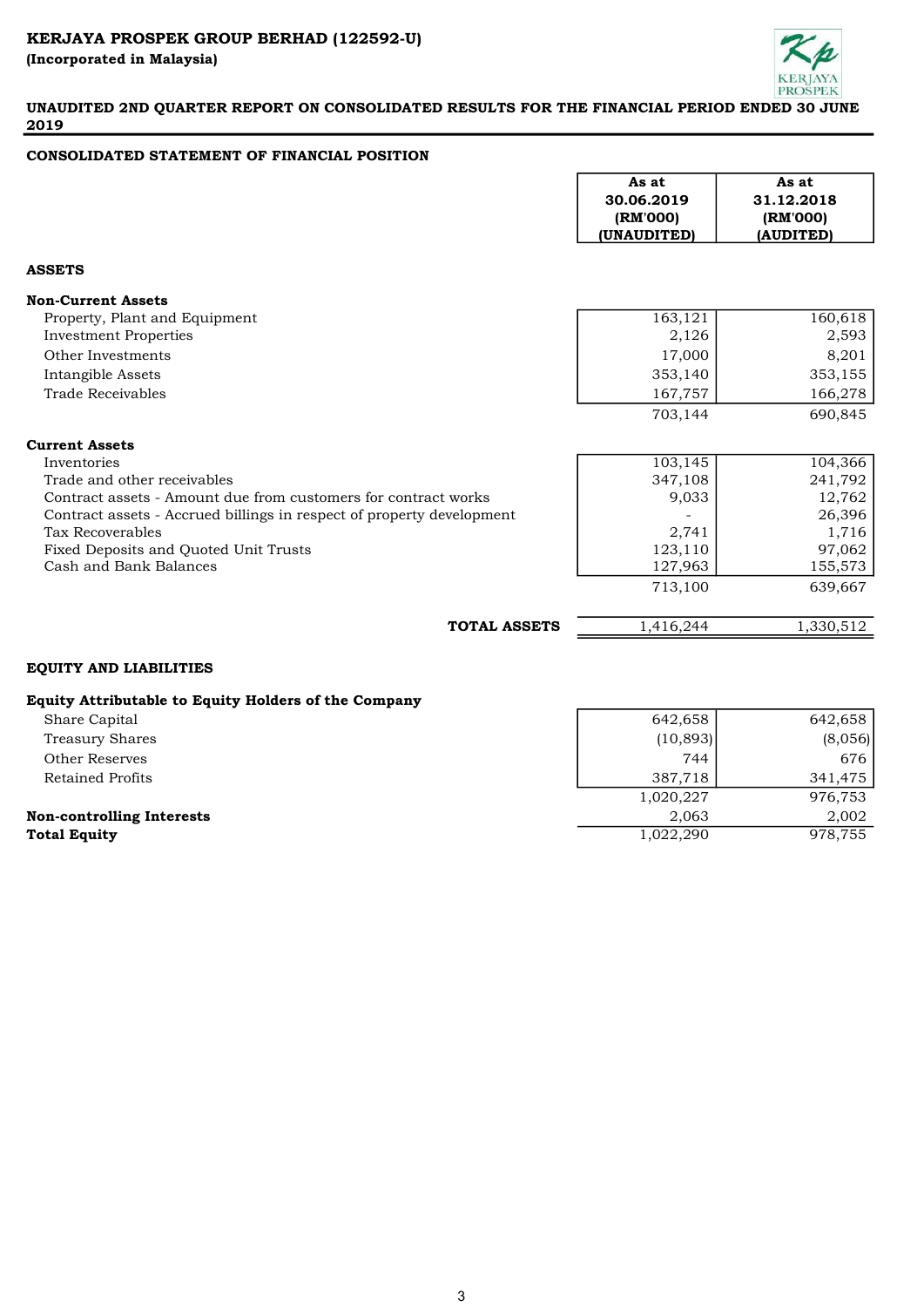

## CONSOLIDATED STATEMENT OF FINANCIAL POSITION (CONT'D)

|                                                                             | As at<br>30.06.2019<br>(RM'000)<br>(UNAUDITED) | As at<br>31.12.2018<br>(RM'000)<br>(AUDITED) |
|-----------------------------------------------------------------------------|------------------------------------------------|----------------------------------------------|
| <b>Non-Current Liabilities</b>                                              |                                                |                                              |
| Trade and other payables                                                    | 63,283                                         | 59,507                                       |
| Deferred tax liabilities                                                    | 7,823                                          | 7,010                                        |
| Lease liabilities                                                           | 1,795                                          |                                              |
|                                                                             | 72,901                                         | 66,517                                       |
| <b>Current Liabilities</b>                                                  |                                                |                                              |
| Trade and other payables                                                    | 175,605                                        | 183,159                                      |
| Contract Liabilities - Amount due to customers for contract works           | 49,071                                         | 33,197                                       |
| Contract Liabilities - Progress billings in respect of property development | 5,975                                          |                                              |
| <b>Borrowings</b>                                                           | 78,038                                         | 60,123                                       |
| Provision for Taxation                                                      | 11,593                                         | 8,761                                        |
| Lease liabilities                                                           | 771                                            |                                              |
|                                                                             | 321,053                                        | 285,240                                      |
| <b>Total Liabilities</b>                                                    | 393,954                                        | 351,757                                      |
| TOTAL EQUITY AND LIABILITIES                                                | 1,416,244                                      | 1,330,512                                    |
| Net assets per share attributable to owners of the Company (RM)             | 0.83                                           | 0.79                                         |
| No. of ordinary shares (in thousand)                                        | 1,232,878                                      | 1,235,619                                    |

(The Condensed Consolidated Statement of Financial Position should be read in conjunction with the Annual Financial Report for the Year Ended 31 December 2018 and the accompanying explanatory notes attached to the Interim Financial Statements)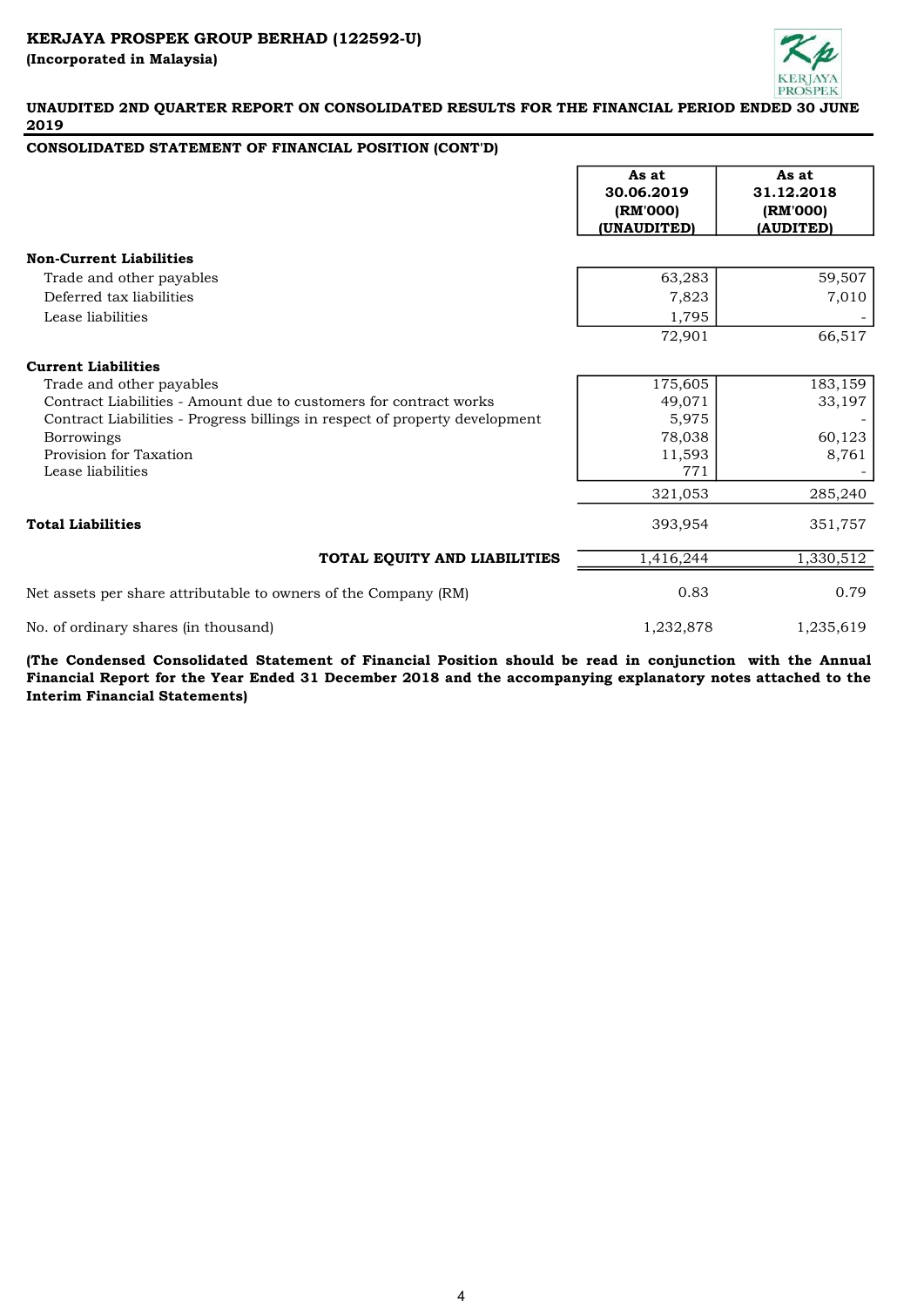

#### CONSOLIDATED STATEMENTS OF CHANGES IN EQUITY

|                                                           | Attributable to Equity Holders of the Company   |                                           |                                                   |                                                    |                                                                |                                      |
|-----------------------------------------------------------|-------------------------------------------------|-------------------------------------------|---------------------------------------------------|----------------------------------------------------|----------------------------------------------------------------|--------------------------------------|
|                                                           |                                                 |                                           |                                                   |                                                    |                                                                |                                      |
|                                                           | <b>Share</b><br><b>Capital</b><br><b>RM'000</b> | Other<br><b>Reserves</b><br><b>RM'000</b> | <b>Treasury</b><br><b>Shares</b><br><b>RM'000</b> | <b>Retained</b><br><b>Profits</b><br><b>RM'000</b> | <b>Non</b><br>Controlling<br><b>Interests</b><br><b>RM'000</b> | <b>Total Equity</b><br><b>RM'000</b> |
| 6 MONTHS PERIOD ENDED 30 JUNE<br>2019                     |                                                 |                                           |                                                   |                                                    |                                                                |                                      |
| Balance as at 1 January 2019                              | 642,658                                         | 676                                       | (8,056)                                           | 341,475                                            | 2,002                                                          | 978,755                              |
| Total Comprehensive Income<br>for the period              |                                                 | 68                                        |                                                   | 70,903                                             | 52                                                             | 71,023                               |
| Dividend declared                                         |                                                 |                                           |                                                   | (24, 660)                                          |                                                                | (24, 660)                            |
| Acquisition of equity interest in a subsidiary            |                                                 |                                           |                                                   |                                                    | 9                                                              | 9                                    |
| Shares repurchased                                        |                                                 |                                           | (2,837)                                           |                                                    |                                                                | (2,837)                              |
| Balance as at 30 June 2019                                | 642,658                                         | 744                                       | (10, 893)                                         | 387,718                                            | 2,063                                                          | 1,022,290                            |
| <b>6 MONTHS PERIOD ENDED 30 JUNE</b><br>2018              |                                                 |                                           |                                                   |                                                    |                                                                |                                      |
| Balance as at 1 January 2018<br>Effect of adopting MFRS 9 | 642,658                                         | $\overline{724}$                          |                                                   | 234,367<br>(6, 260)                                | 1,862                                                          | 879,611<br>(6, 260)                  |
| Balance as at 1 January 2018 (Restated)                   | 642,658                                         | 724                                       | $\overline{a}$                                    | 228,107                                            | 1,862                                                          | 873,351                              |
| Total Comprehensive Income<br>for the period              |                                                 | (297)                                     |                                                   | 67,514                                             | 40                                                             | 67,257                               |
| Dividend declared                                         |                                                 |                                           |                                                   | (6, 210)                                           |                                                                | (6, 210)                             |
| Balance as at 30 June 2018                                | 642,658                                         | 427                                       |                                                   | 289,411                                            | 1,902                                                          | 934,398                              |

(The Condensed Consolidated Statements of Changes in Equity should be read in conjunction with the Annual Financial Report for the Year Ended 31 December 2018 and the accompanying explanatory notes attached to the Interim Financial Statements)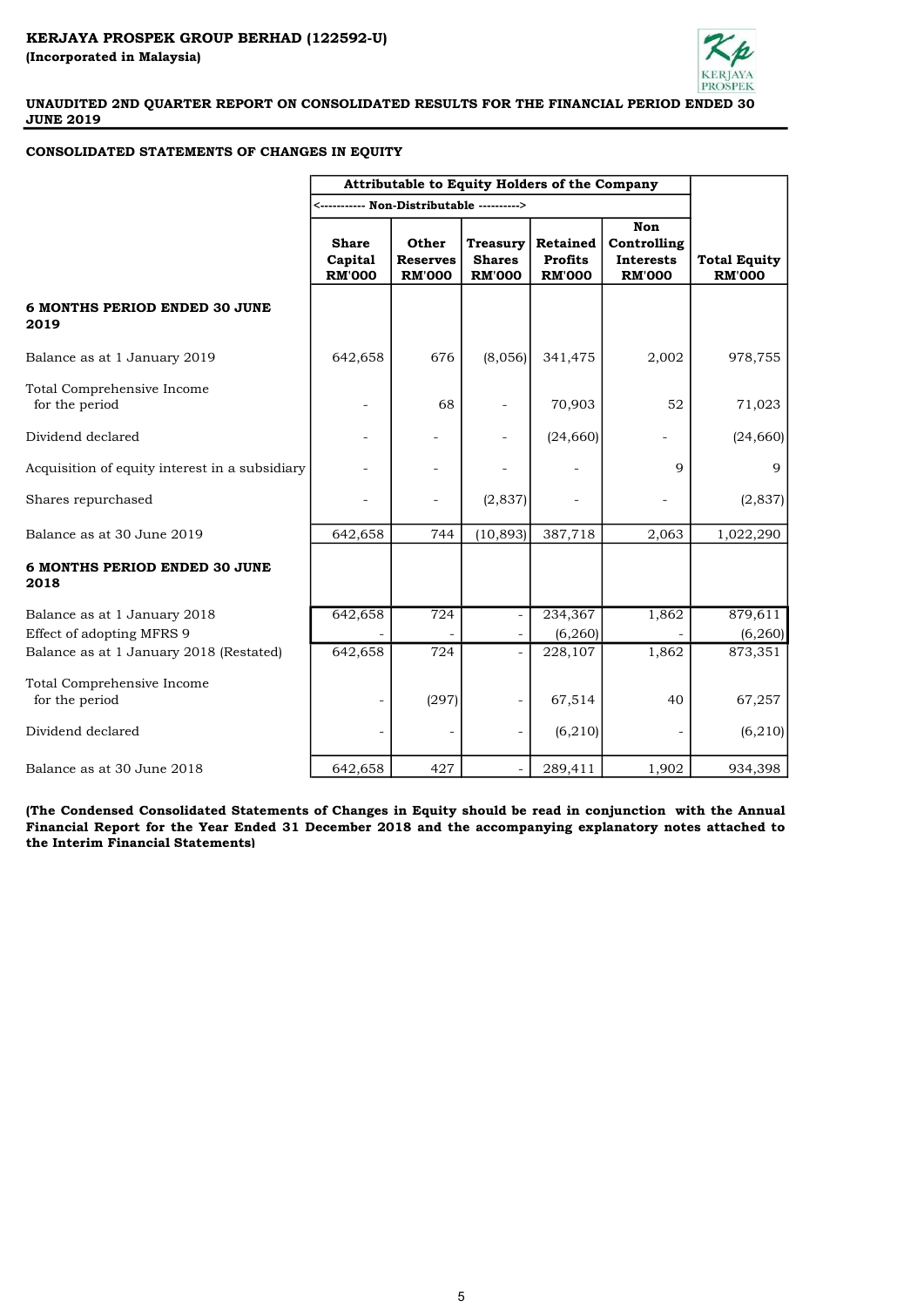

#### CONSOLIDATED CASHFLOW STATEMENT

.

|                                                                                   | Current<br>period-to-date<br>ended<br>30.06.2019<br>(RM'000) | Corresponding<br>period-to-date<br>ended<br>30.06.2018<br>(RM'000) |
|-----------------------------------------------------------------------------------|--------------------------------------------------------------|--------------------------------------------------------------------|
|                                                                                   | (UNAUDITED)                                                  | (UNAUDITED)                                                        |
| CASH FLOWS FROM OPERATING ACTIVITIES                                              |                                                              |                                                                    |
| Profit before tax                                                                 | 93,211                                                       | 88,781                                                             |
| Adjustment for:                                                                   |                                                              |                                                                    |
| Amortisation and depreciation of property, plant and equipments<br>Non-cash items | 18,777                                                       | 15,822<br>252                                                      |
| Operating Profit Before Working Capital Changes                                   | (4, 869)<br>107,119                                          | 104,855                                                            |
| Changes in working capital :                                                      |                                                              |                                                                    |
| Net change in operating assets                                                    | (62, 445)                                                    | (49, 844)                                                          |
| Net change in operating liabilities                                               | 5,698                                                        | (17, 220)                                                          |
| Net Cash Generated from Operations                                                | 50,372                                                       | 37,791                                                             |
| Interest received                                                                 | 2,791                                                        | 2,820                                                              |
| Interest paid                                                                     | (166)                                                        | (85)                                                               |
| Income tax paid<br>Net Cash Generated from Operating Activities                   | (19, 724)<br>33,273                                          | (22, 736)<br>17,790                                                |
|                                                                                   |                                                              |                                                                    |
| CASH FLOW USED IN INVESTING ACTIVITIES                                            |                                                              |                                                                    |
| Acquisition of property, plant and equipments                                     | (20, 238)                                                    | (36, 335)                                                          |
| Acquisition of quoted shares                                                      | (8, 742)                                                     |                                                                    |
| Acquisition of subsidiaries, net of cash acquired (Note 1)                        | (1, 344)                                                     |                                                                    |
| Proceeds from disposal of property, plant and equipments                          | 5,277                                                        | 4,966                                                              |
| Proceeds from disposal of quoted shares                                           | 454                                                          |                                                                    |
| Net Cash Used In Investing Activities                                             | (24, 593)                                                    | (31, 369)                                                          |
| CASH FLOW USED IN FINANCING ACTIVITIES                                            |                                                              |                                                                    |
| Lease payment                                                                     | (650)                                                        |                                                                    |
| Purchase from treasury shares                                                     | (2,837)                                                      |                                                                    |
| Dividend declared during the period                                               | (24, 660)                                                    | (6, 210)                                                           |
| Net Cash Used In Financing Activities                                             | (28, 147)                                                    | (6, 210)                                                           |
| NET DECREASE IN CASH AND CASH EQUIVALENTS                                         | (19, 467)                                                    | (19,789)                                                           |
| EFFECT OF EXCHANGE RATE CHANGES                                                   | (10)                                                         | (295)                                                              |
| CASH AND CASH EQUIVALENTS AT BEGINNING OF PERIOD                                  | 192,512                                                      | 185,416                                                            |
| CASH AND CASH EQUIVALENTS AT END OF PERIOD                                        | 173,035                                                      | 165,332                                                            |
|                                                                                   |                                                              |                                                                    |
| CASH AND CASH EQUIVALENTS AT END OF PERIOD CONSIST OF:<br>Cash and Bank Balances  | 127,963                                                      | 95,132                                                             |
|                                                                                   |                                                              |                                                                    |
| Fixed Deposits and Quoted Unit Trust                                              | 123,110                                                      | 129,327                                                            |
| Less: Short term borrowing                                                        | (78, 038)                                                    | (59, 127)                                                          |
|                                                                                   | 173,035                                                      | 165,332                                                            |

(The Condensed Consolidated Cashflow Statements should be read in conjunction with the Annual Financial Report for the Year Ended 31 December 2018 and the accompanying explanatory notes attached to the Interim Financial Statements)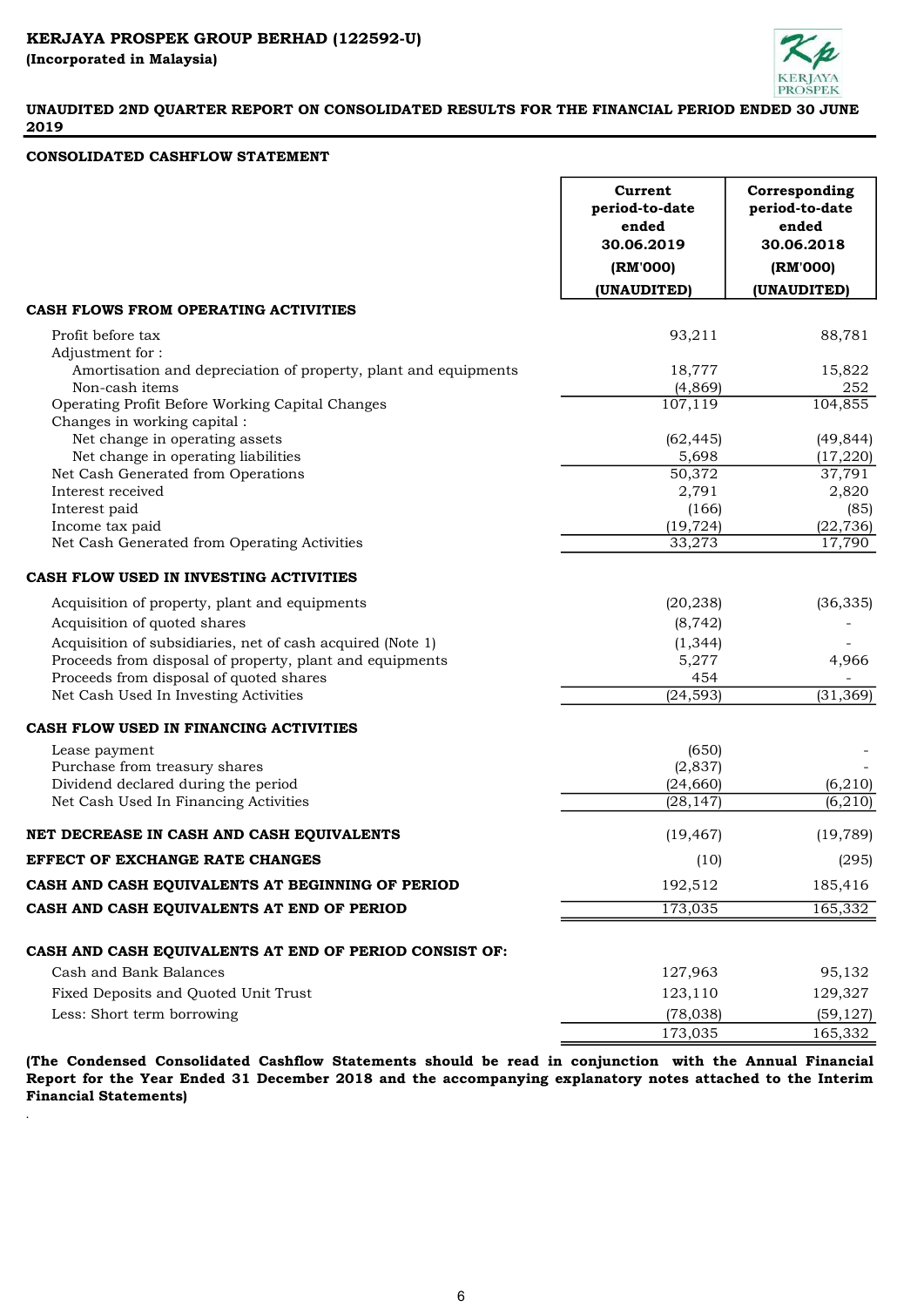

## NOTES TO THE REPORTS

# EXPLANATORY NOTES PURSUANT TO MALAYSIAN FINANCIAL REPORTING STANDARD ("MFRS") 134, INTERIM FINANCIAL REPORTING

#### A1. Corporate Information

Kerjaya Prospek Group Berhad is a public limited company incorporated and domiciled in Malaysia, and is listed on the Bursa Malaysia Securities Berhad. The registered office is located at No. 802, 8th Floor, Block C, Kelana Square, 17 Jalan SS7/26, 47301 Petaling Jaya, Selangor. The principal place of business is located at No.1, 2nd Floor, Bangunan One Wangsa, Jalan Wangsa Permai, Taman Wangsa Permai, 52200 Kuala Lumpur.

## A2. Malaysian Financial Reporting Standards ("MFRS")

#### A2.1 Basis of Preparations

The interim financial reports of the Group are unaudited and have been prepared in accordance with the requirements of Malaysia Financial Reporting Standard ("MFRS") 134, Interim Financial Reporting issued by the Malaysia Accounting Standard Board ("MASB") and Paragraph 9.22 and Appendix 9B of the Main Market Listing Requirements of Bursa Malaysia Securities Berhad.

The interim financial reports should be read in conjunction with the audited financial statements of the Group for the financial year ended 31 December 2018.

#### A2.2 Significant Accounting Policies

The accounting policies and methods of computation adopted by the Group in these quarterly financial reports are consistent with those adopted in the most recent annual audited financial statements for the year ended 31 December 2018, except for the adoption of the following new standards, amendments to the standards and interpretations during the current financial period:

| MFRS 9                                                | Prepayment Features with Negative Compensation (Amendment to<br>MFRS 9)       |
|-------------------------------------------------------|-------------------------------------------------------------------------------|
| MFRS 16                                               | Leases                                                                        |
| <b>MFRS 128</b>                                       | Long-term Interests in Associates and Joint Ventures (Amendment to<br>MFRS 12 |
| <b>MFRS 119</b>                                       | Plan Amendment, Curtailment or Settlement (Amendment to MFRS 119)             |
| IC Interprestation 23                                 | Uncertainty over Income Tax Treatments                                        |
| Annual Improvements to MFRS Standards 2015-2017 Cycle |                                                                               |

The adoption of the above standards and interpretation did not have any material effect on the financial performance or position of the Group.

#### i. MFRS 16 Leases

MFRS 16 'Leases' supersedes MFRS 117 'Leases' and the related interpretations.

Under MFRS 16, a lease is a contract (or part of a contract) that conveys the rights to control the use of an identified asset for a period of time in exchange for consideration.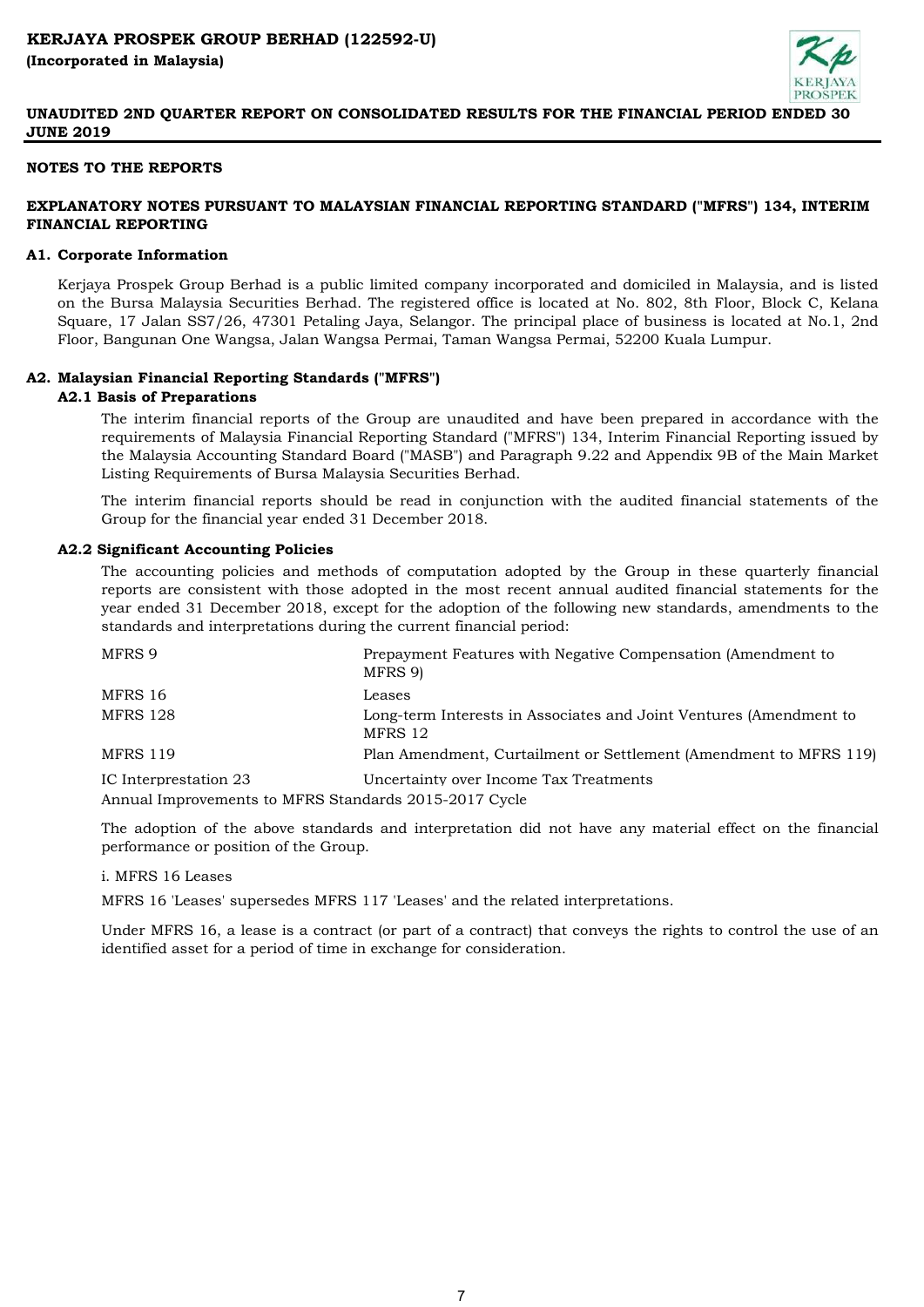

MFRS 16 eliminates the clarification of lease by lease as either finance leases (on balance sheet) or operating leases (off balance sheet). MFRS 16 requires a leasee to recognise a "right-of-use" of the underlying asset and a lease liability reflecting future lease payments for most leases.

For lessors, MFRS 16 retains most of the requirements in MFRS 117. Leasors continue to classify all leases as either operating leases or finance leases and account for them differently.

The Group applied the simplified restropective approach. Under this approach, the Group is not required to restate the comparatives and the MFRS 16 adjustments will be reflected in the opening retained earnings as at 1 January 2019, being the date of initial application ("DIA"). At DIA, the Group recognised and measured the lease liability at the present value of the remaining lease payments, discount at the Group's incremental borrowing rate at DIA. The Group recognised and measured the right-to-use asset, on a lease-by-lease basis, at an amount equal to the lease liability, adjusted by the amount of any prepaid or accrued lease payments relating to that lease recognised immediately before DIA.

As permitted by the exemptions under the standard, the Group has not applied the principles of MFRS 16 to short term leases (a lease with term of 12 months or less from date of commencement) and lease for which the underlying asset is of low value.

The change in accounting policy affected the following items in the statement of financial position on DIA:

- Property, Plant and Equipment (Right-of-use assets) -increased by RM2.64 million,
- Lease liability increase by RM2.64 million and
- no effect on opening retained earnings.

## A3. Audit Report

The audited financial statements for the preceding financial year ended 31 December 2018 were not subject to any qualification.

## A4. Seasonal or Cyclical Factors

The principal business operations of the Group are not significantly affected by any seasonal or cyclical factors.

## A5. Unusual Items

There were no unusual items in the current quarter under review that affecting the assets, liabilities, equity, net income or cashflow of the Group.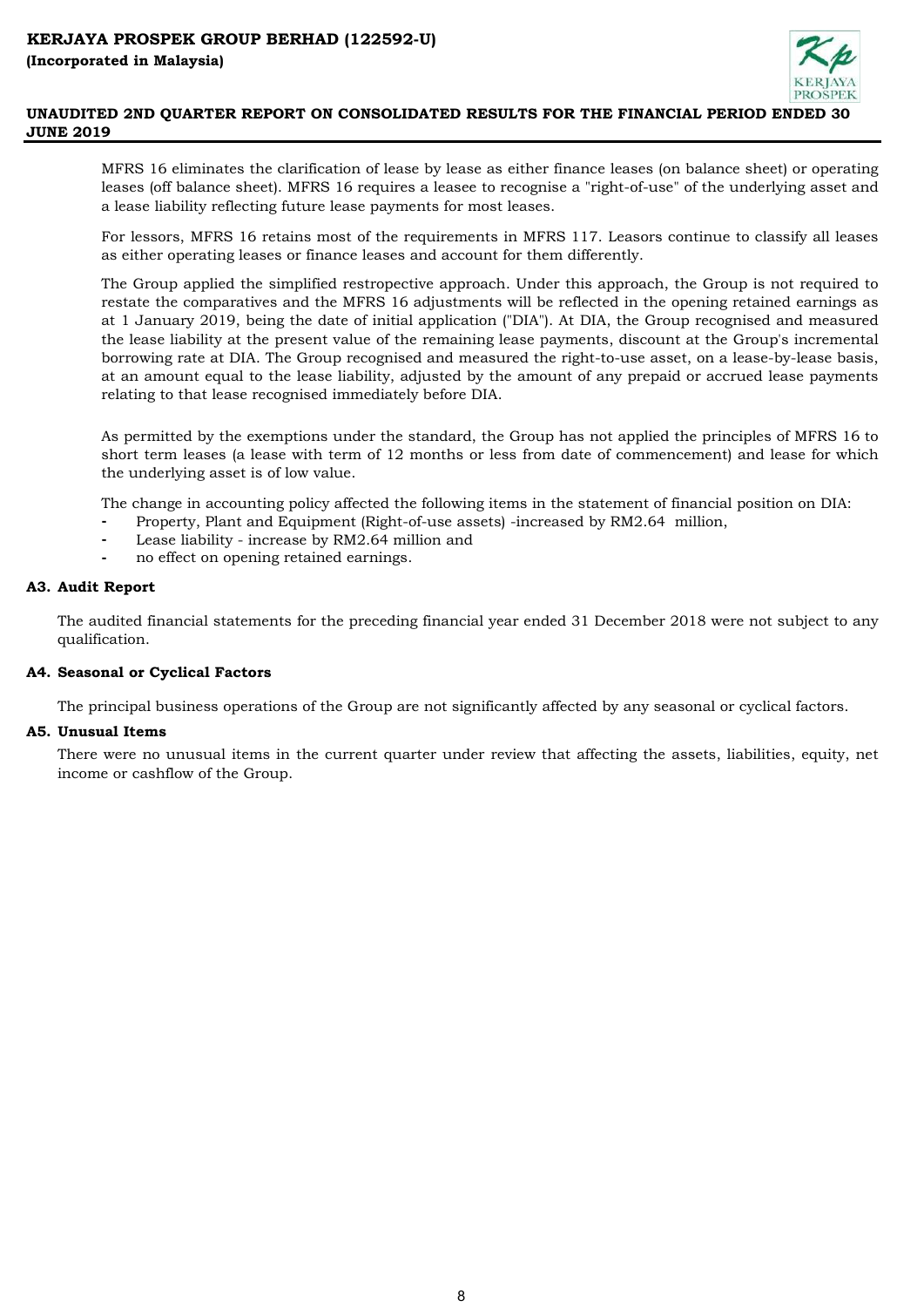

## A6. Changes in Estimates

There were no significant changes in estimates that have a material effect to the current quarter under review.

## A7. Debt and Equity Securities

During the current quarter, the Company repurchased 1,907,800 units of its issued ordinary shares from the open market at price of RM1.16 to RM1.39 per share. Total consideration paid was RM2.4 million including transaction costs and this was financed by internal generated funds. The shares repurchased are being held as treasury shares in accordance with the requirement of section 127 of the Companies Act, 2016. As at 30 June 2019, 9,090,600 units ordinary shares have been repurchased for RM10.89 million including transaction costs.

Other than the above, there were no issuance, cancellations, resale and repayment of debt and equity securities for the Group during the current quarter and financial period under review.

## A8. Dividends Paid

On 29 April 2019, the Board of Directors, pursuant to the Company's Constitution, recommended a single-tier final dividend of 2 sen per ordinary share in respect of the financial year ended 31 December 2018 for approval of the shareholders at the Annual General Meeting on 30 May 2019, which thereon approval granted. The total amount of RM24.66 million has been paid on 03 July 2019.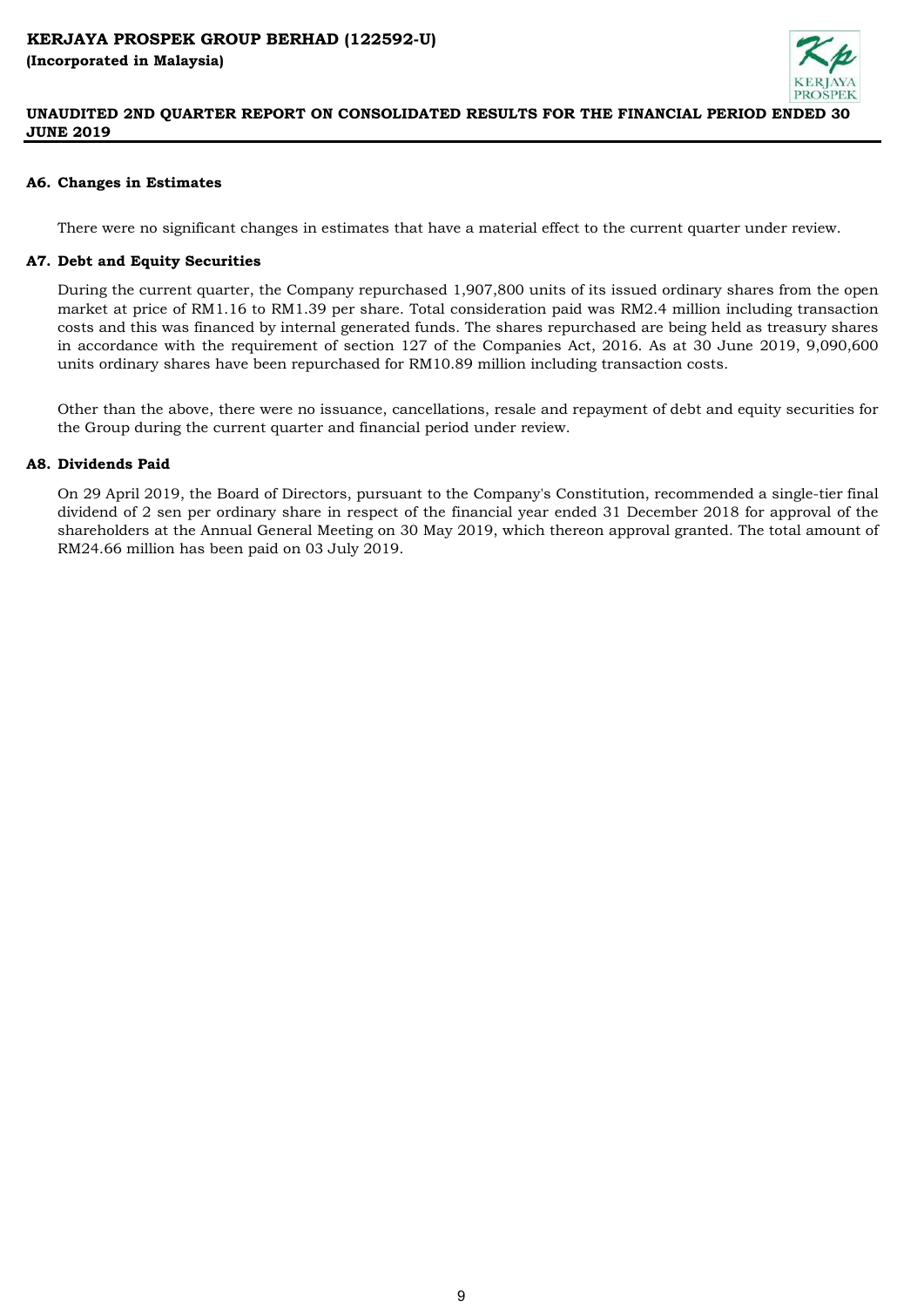# KERJAYA PROSPEK GROUP BERHAD (122592-U) (Incorporated in Malaysia)



# NOTES TO THE FINANCIAL REPORT FOR THE FINANCIAL PERIOD ENDED 30 JUNE 2019

#### A9. Segmental Information

# FOR THE FINANCIAL PERIOD ENDED 30 JUNE 2019

|                          |          |                                   | <b>Property</b> |            |                          |             |           |
|--------------------------|----------|-----------------------------------|-----------------|------------|--------------------------|-------------|-----------|
|                          |          | <b>Construction Manufacturing</b> | Development     | Investment | <b>Others</b>            | Elimination | Total     |
|                          | (RM'000) | (RM'000)                          | (RM'000)        | (RM'000)   | (RM'000)                 | (RM'000)    | (RM'000)  |
| External Revenue         | 489,813  | 115                               | 33,608          | -          | $\overline{\phantom{a}}$ |             | 523,536   |
| Inter Group Revenue      | 62,247   | 5,413                             | -               | ٠.         | $\overline{\phantom{a}}$ | (67, 660)   |           |
|                          | 552,060  | 5,528                             | 33,608          |            |                          | (67, 660)   | 523,536   |
| <b>RESULTS</b>           |          |                                   |                 |            |                          |             |           |
| Segmental Results        | 57,436   | 1,688                             | 5,487           | 2,225      | (3)                      | 4,070       | 70,903    |
| <b>OTHER INFORMATION</b> |          |                                   |                 |            |                          |             |           |
| Segmental Assets         | 926,094  | 116,276                           | 114,890         | 734,964    | 43                       | (476, 023)  | 1,416,244 |
| Segmental Liabilities    | 577,983  | 110,392                           | 63,719          | 61,550     | 4,639                    | (424, 329)  | 393,954   |

## FOR THE FINANCIAL PERIOD ENDED 30 JUNE 2018

|                          |          |                                   | <b>Property</b> | (Restated) |                          |             |           |
|--------------------------|----------|-----------------------------------|-----------------|------------|--------------------------|-------------|-----------|
|                          |          | <b>Construction Manufacturing</b> | Development     | Investment | <b>Others</b>            | Elimination | Total     |
|                          | (RM'000) | (RM'000)                          | (RM'000)        | (RM'000)   | (RM'000)                 | (RM'000)    | (RM'000)  |
| External Revenue         | 482,029  | 1,276                             | 50,231          |            |                          | ۰           | 533,536   |
| Inter Group Revenue      | 109,677  | 6,443                             | -               | 80,000     | $\overline{\phantom{a}}$ | (196, 120)  |           |
|                          | 591,706  | 7,719                             | 50,231          | 80,000     | ۰                        | (196, 120)  | 533,536   |
| <b>RESULTS</b>           |          |                                   |                 |            |                          |             |           |
| Segmental Results        | 58,719   | 2,195                             | 9,597           | 81,502     | (49)                     | (84, 450)   | 67,514    |
| <b>OTHER INFORMATION</b> |          |                                   |                 |            |                          |             |           |
| Segmental Assets         | 805,066  | 112,409                           | 87,513          | 758,931    | 88                       | (478, 551)  | 1,285,456 |
| Segmental Liabilities    | 573,274  | 110,125                           | 51,965          | 25,243     | 9,148                    | (418, 697)  | 351,058   |

As the business of the Group is engaged entirely in Malaysia, no reporting by geographical location of operation is presented.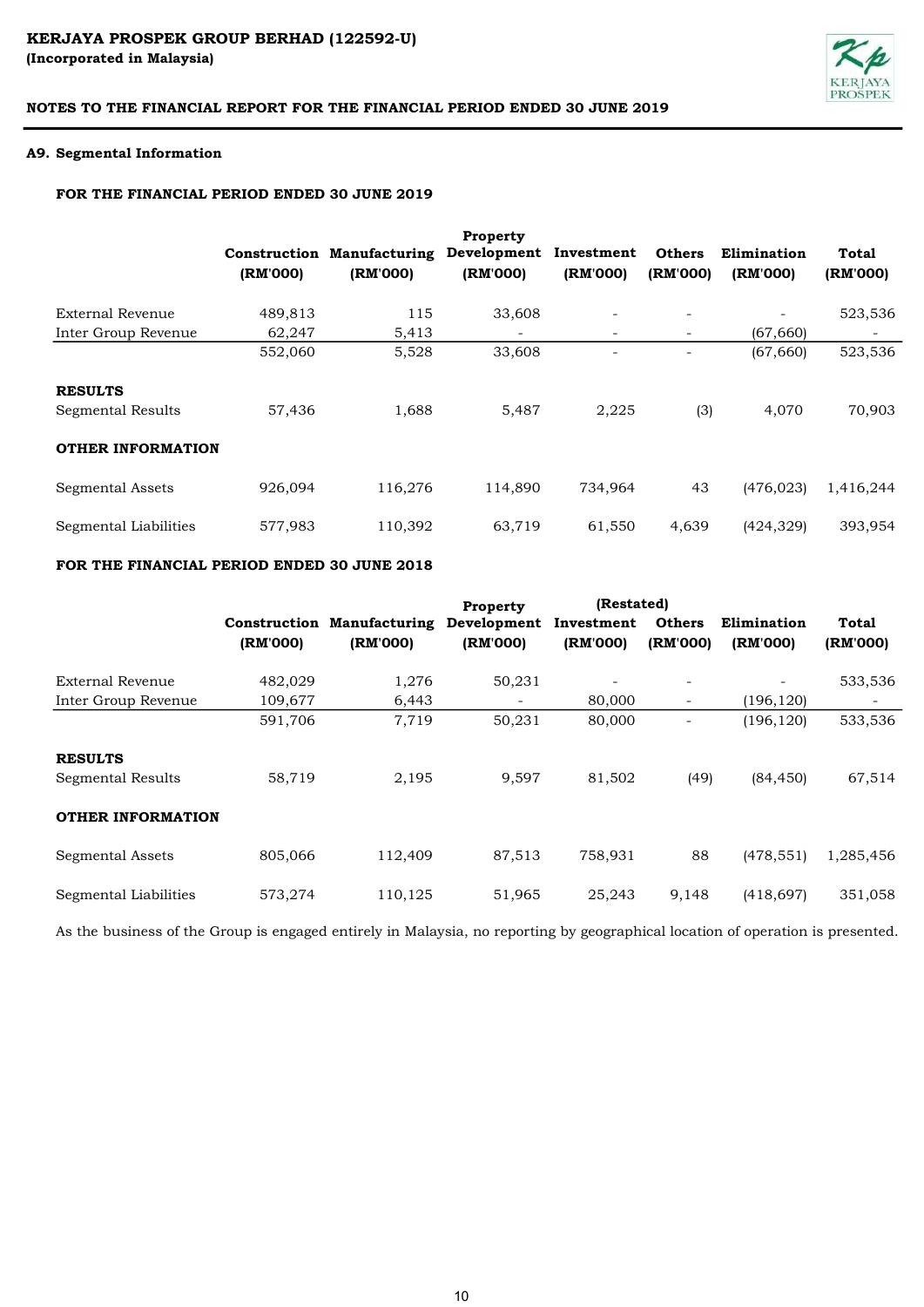

#### A9. Segmental Information (contd.)

For management purposes, the Group is organised into business units based on their products and services, and has four (4) reportable operating segments as follow:

(i) Construction - Main building construction works, provision of contract workmanship and other related services.

(ii) Manufacturing - Manufacture, assemble, installation and sale of light fittings, furniture, kitchen cabinetry and related products.

(iii) Property Development - Development of residential and/or commercial properties.

(iv) Investment - Investment holding companies.

(v) Others -Other dormant companies.

#### Segment performance for the financial period ended 30 June 2019 as compared to corresponding preceding period ended 30 June 2018

## (i) Construction

The construction segment has achieved a total revenue of RM552.06 million in the current financial period representing a decrease of approximately 6.7% as compared to its corresponding preceding financial period of RM591.71 million. Segmental profit was recorded at RM57.44 million on current financial period compare to corresponding preceding financial period of RM58.72 million. The decrease in revenue was mainly due to progress construction work on-site. The construction segment is expected to continue to deliver positive results and improve the Group's overall turnover and profitability moving forward.

#### (ii) Manufacturing

The revenue on manufacturing segment has decreased to RM5.53 million in current financial period compared to its corresponding preceding financial period of RM7.72 million. The segmental profit has decreased from RM2.20 million to RM1.69 million. Revenue was recognised from the progress work of projects that were secured.

#### (iii) Property Development

The property development division continues to recognise its revenues of RM33.61 million and a profit of RM5.49 million for the current financial year on the project with encouranging take up rate and higher development progress being registered for the project.

#### (iv) Investment

The Investment division shows a segmental profit of RM2.23 million in the current financial period mainly due to gain on invetsment in foreign quoted shares. However, it shows a decrease of RM79.28 million compare to correspending preceding financial period mainly due to no dividend income was declared from its subsidiaries.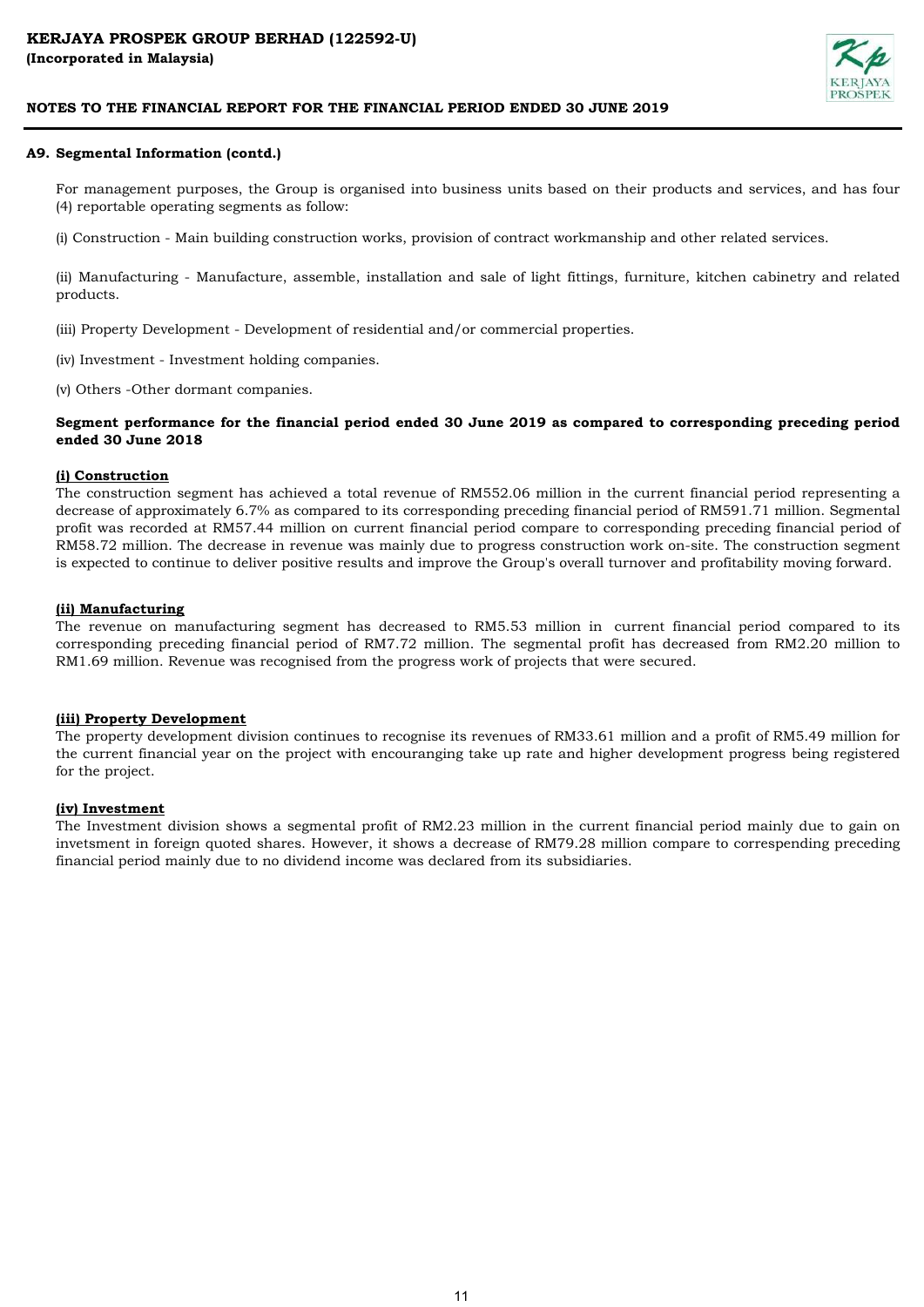

## A10. Profit Before Tax

|                                                                   | Individual<br>Quarter<br>30.06.2019<br>(RM'000) | Cumulative<br>Quarter<br>30.06.2019<br>(RM'000) |
|-------------------------------------------------------------------|-------------------------------------------------|-------------------------------------------------|
| Net fair value gain                                               | 1,850                                           | (5, 473)                                        |
| Interest income                                                   | (1,409)                                         | (2, 791)                                        |
| Amortisation and depreciation of property, plant and<br>equipment | 9,423                                           | 18,777                                          |
| Interest expenses                                                 | 88                                              | 166                                             |
| Loss on disposal of property, plant and equipment                 | (116)                                           | 8                                               |
| Allowance for ECL (MFRS 9)                                        | 1,422                                           | 3,112                                           |

#### A11. Subsequent Events

There were no subsequent events as at 20 August 2019, being the latest practicable date which shall not be ealier than 7 days from the date of issuance of this interim financial report.

## A12. Changes in Composition of the Group

On 11 October 2018, the Group has announced that its wholly owned subsidiary, Bazarbayu Sdn Bhd ("Bazarbayu"), has entered into a Share Sale Agreement ("SSA") to acquire 90,000 ordinary shares in Yakin LAnd Sdn Bhd ("YLSB") representing 90% equity interest in YLSB. On 10 January 2019, the Group has announced that the completion of the SSA with the payment of the remaining balances of purchase consideration and vendor's advances by Bazarbayu to the vendor. Consequential thereof, Yakin Land Sdn Bhd has became a 90%-owned subsidiary of the Group.

## A13. Changes in Contingent Liabilities or Contingent Assets

| (a) | Contingent Liabilities                                                                    | Cumulative<br><b>Ouarter</b><br>30.06.2019<br>(RM'000) |
|-----|-------------------------------------------------------------------------------------------|--------------------------------------------------------|
|     | Corporate guarantee given to banks for facilities granted to subsidiaries                 | 217,089                                                |
|     | Corporate guarantee given to third parties for the benefit of the Group's<br>subsidiaries | 190,086                                                |
|     |                                                                                           | 407,175                                                |

(b) Contingent Assets

As at the date of this report, there were no contingent assets.

## A14. Capital Commitments

As at the date of this report, the Group has no material capital commitments.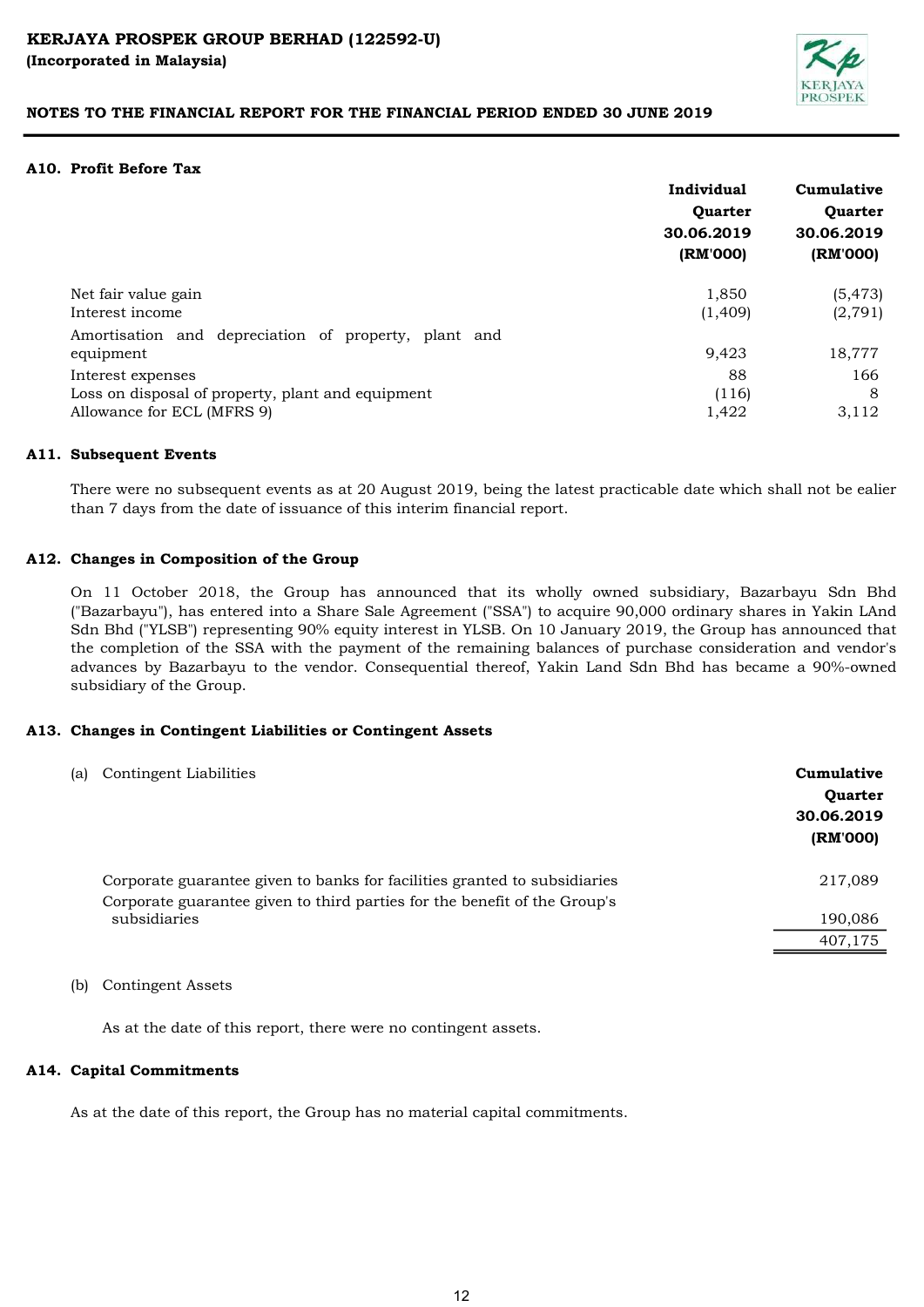

#### ADDITIONAL INFORMATION REQUIRED BY THE LISTING REQUIREMENTS OF BURSA SECURITIES

#### **B1.** Review of Performance

For the current financial quarter under review, the Group posted a revenue of RM259.36 million as compared to its corresponding preceding year financial quarter of RM278.40 million. The Profit After Tax ("PAT') in the current quarter of RM35.77 million, representing an increase of RM0.68 million from its corresponding preceding year financial quarter of RM35.09 million.

Overall, the increase in profit was mainly attributed to the construction segment of the Group which currently has a substantial orderbook comprising of projects awarded by premier property developers in Malaysia. Manufacturing segment performance has declined slightly due to completion of current project. This division primarily complements the Group's construction business. The Group's property development project in Genting Permai is completed in year 2019, therefore the property development segment contributed lower earnings to the Group as compared to the financial period ended 30 June 2018.

## B2. Change in Results of Current Quarter Compared to Preceding Quarter

|                                              |                      | Immediate            |                |  |
|----------------------------------------------|----------------------|----------------------|----------------|--|
|                                              | Current              | Preceding            |                |  |
|                                              | <b>Ouarter ended</b> | <b>Ouarter ended</b> | <b>Changes</b> |  |
|                                              | 30.06.2019           | 31.03.2019           |                |  |
|                                              | (RM'000)             | (RM'000)             | (%)            |  |
| Revenue                                      | 259,358              | 264,178              | $-1.8\%$       |  |
| Operating Profit                             | 47,431               | 46,055               | $3.0\%$        |  |
| Profit Before Tax                            | 47,266               | 45,945               | 2.9%           |  |
| Profit After Tax                             | 35,767               | 35,188               | 1.6%           |  |
| Profit Attributable to Owners of the Company | 35,781               | 35,122               | 1.9%           |  |

For the current quarter, the Group recorded a revenue and PBT of RM259.36 million and RM47.27 million respectively as compared to RM264.18 million and RM45.95 million respectively in its immediate preceding quarter due to timing of delivery of works on construction segment which all on going projects were at their planned progression. On the property development segment, the maiden property project; Vista Residences, has also recorded encouranging result with a good take-up rate and progress.

#### B3. Current Year Prospects

The Group is pleased that it has delivered growth in profit despite a slight decrease in revenue. The Group's outstanding order book stands at RM3.4 billion as at financial period ended 30 June 2019. During the current financial period ended 30 June 2019, the Group has secured building contracts worth RM1.1 billion. Subsequent to financial period ended 30 June 2019, the Group has also accepted a letter of award amounting to RM95 million. Total building contracts secured in year 2019 was RM1.2 billion.

Moving forward, the Group aims to focus on the construction segment to be the main revenue driver of the Group.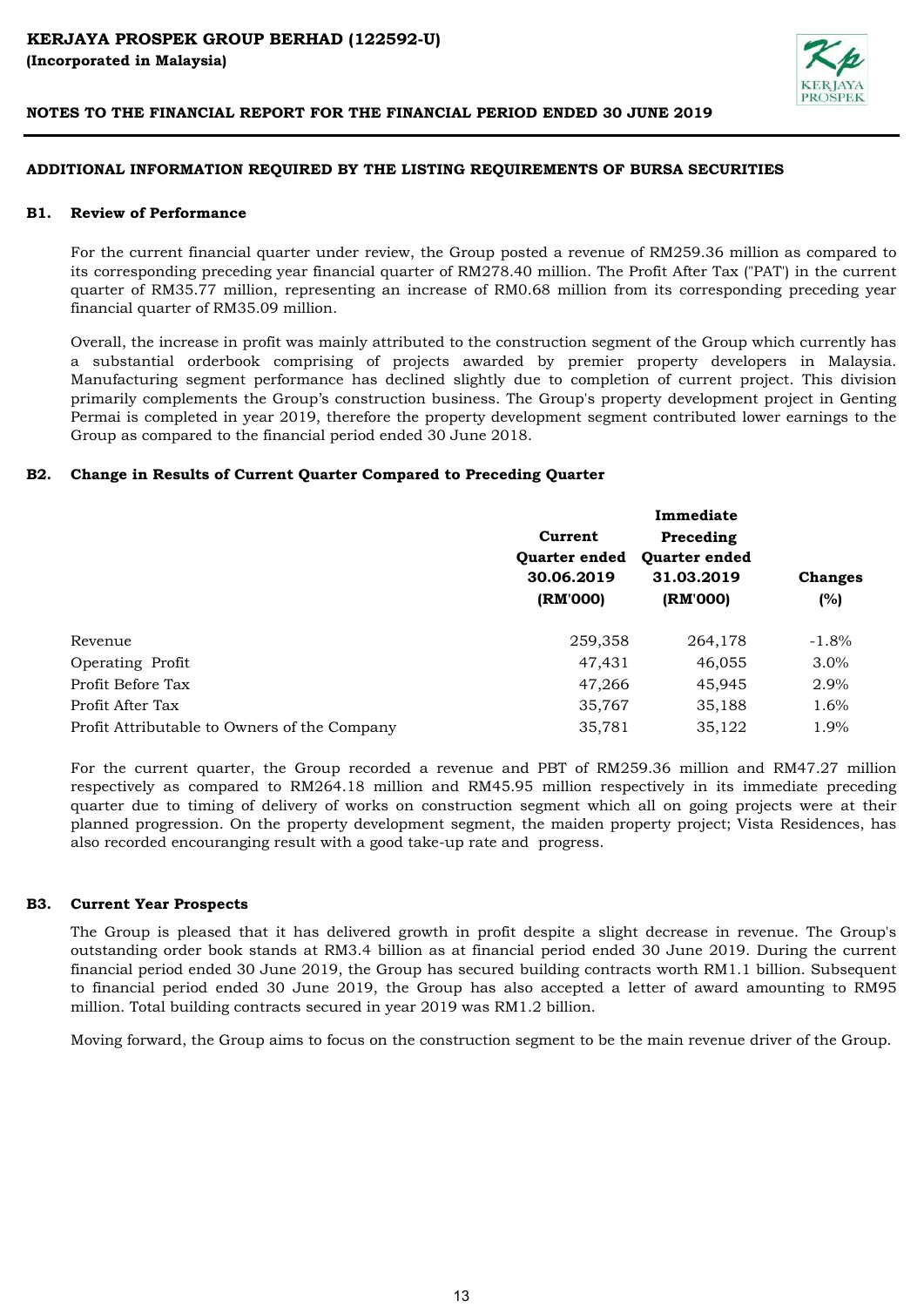

The Group will continue to exercise vigilance and prudence in achieving its objectives of expansion.

Notwithstanding the Group's objective to expand its core business in construction, it will maintain the manufacturing segment as part of its integrated business objective and strategy and complete the existing property development project.

As announced in Budget 2019 on 2 November 2018, Malaysia will be revising downwards the projected GDP growth rate from the previously announced 5.0-5.5% to 4.8% in 2018 and 4.9% in 2019 against the backdrop of an increasing challenging external environment. The market would be challenging but sustainable. Barring any unforeseen circumstances, the Group is cautiously optimistic on its overall businesses moving forward and will continue to sharpen it competitive edge to achieve sustainable growth in the market.

#### B4. Profit Forecast

There were no profit forecast prepared or profit guarantee made by the Group.

#### B5. Taxation

|                                | Individual<br>Quarter<br>30.06.2019<br>(RM'000) | Cumulative<br>Quarter<br>30.06.2019<br>(RM'000) |
|--------------------------------|-------------------------------------------------|-------------------------------------------------|
| Malaysia income tax            |                                                 |                                                 |
| - current year                 | 11,326                                          | 21,433                                          |
| - under provided in prior year | 10                                              | 10                                              |
|                                | 11,336                                          | 21,443                                          |
| Deferred tax                   |                                                 |                                                 |
| - current year                 | 163                                             | 813                                             |
|                                | 11,499                                          | 22,256                                          |

Effective tax rates for the financial period ended 30 June 2019 is lower than statutory tax rate of 24% mainly due to inclusion of certain non-taxable items in the income statement.

#### B6 Group Borrowings and Debt Securities

Details of the group borrowings as at 30 June 2019 were as follows:

| Cumulative     |
|----------------|
| <b>Ouarter</b> |
| 30.06.2019     |
| (RM'000)       |
|                |

(i) Cashline facilities (denominated in RM) 78,038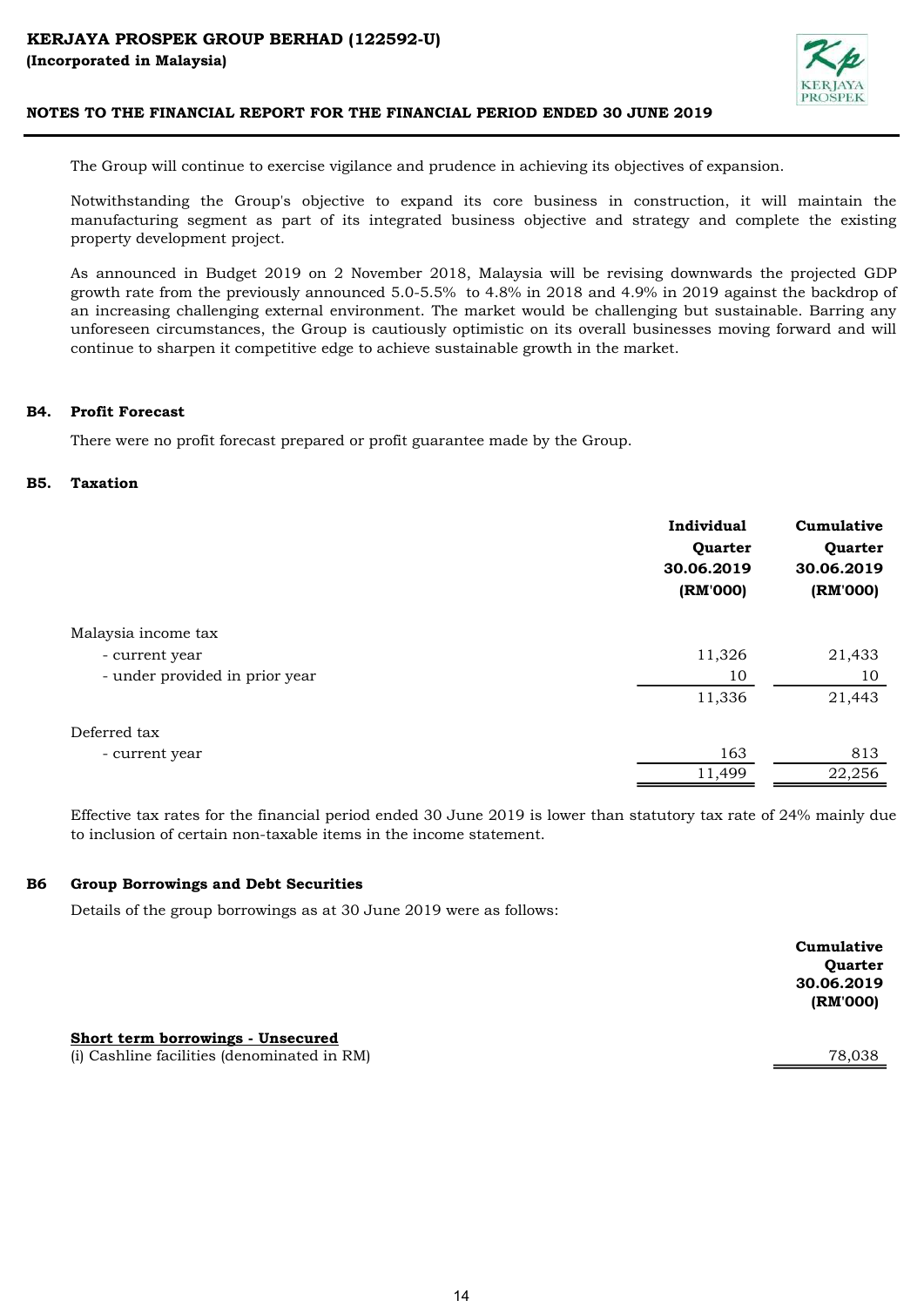

#### B7. Status of Corporate Proposals

There were no corporate proposals announced but not completed as at the date of this report.

#### B8. Changes in Material Litigation

There were no material litigations for the Group as at the date of this report.

#### B9. Dividend

Total dividend for the financial year ending 31 December 2019 and financial year ended 31 December 2018 are summarised as follow:

|                                          | <b>Net Per Share</b>   | <b>Net Per Share</b>   |  |
|------------------------------------------|------------------------|------------------------|--|
|                                          | <b>FY2019</b><br>(sen) | <b>FY2018</b><br>(sen) |  |
| Interim Dividend<br>Single-tier dividend | $***$                  | $1.5*$                 |  |
| Final Dividend<br>Single-tier dividend   | $***$                  | $2.0**$                |  |

\* The Board of Directors has approved an interim dividend of 1.5 sen per ordinary share (based on the enlarged share capital after completion of the bonus issues of six bonus shares for every five existing ordinary shares on 27 February 2018) in respect of the financial year ended 31 December 2018. The approved interim dividend payable represent approximately 27.6% of profit after tax for financial period ended 30 June 2018.

The total amount of RM18.62 million has been paid on 30 October 2018.

\*\* On 14 April 2019, the Board of Directors proposed the single-tier final dividend of 2.0 sen per ordinary share in respect of the financial year ended 31 December 2018 and has been tabled for approval at the AGM on 30 May 2019.

The total amount of RM24.66 million has been paid on 03 July 2019.

The Company has declared a total dividend RM43.28 million which is appoximately 31.3% of the profit after taxation ("PAT") for the financial year ended 31 December 2018 which is 6.3% above the Company's dividend policy of 25% of PAT.

\*\*\* Not applicable for the current quarter under review.